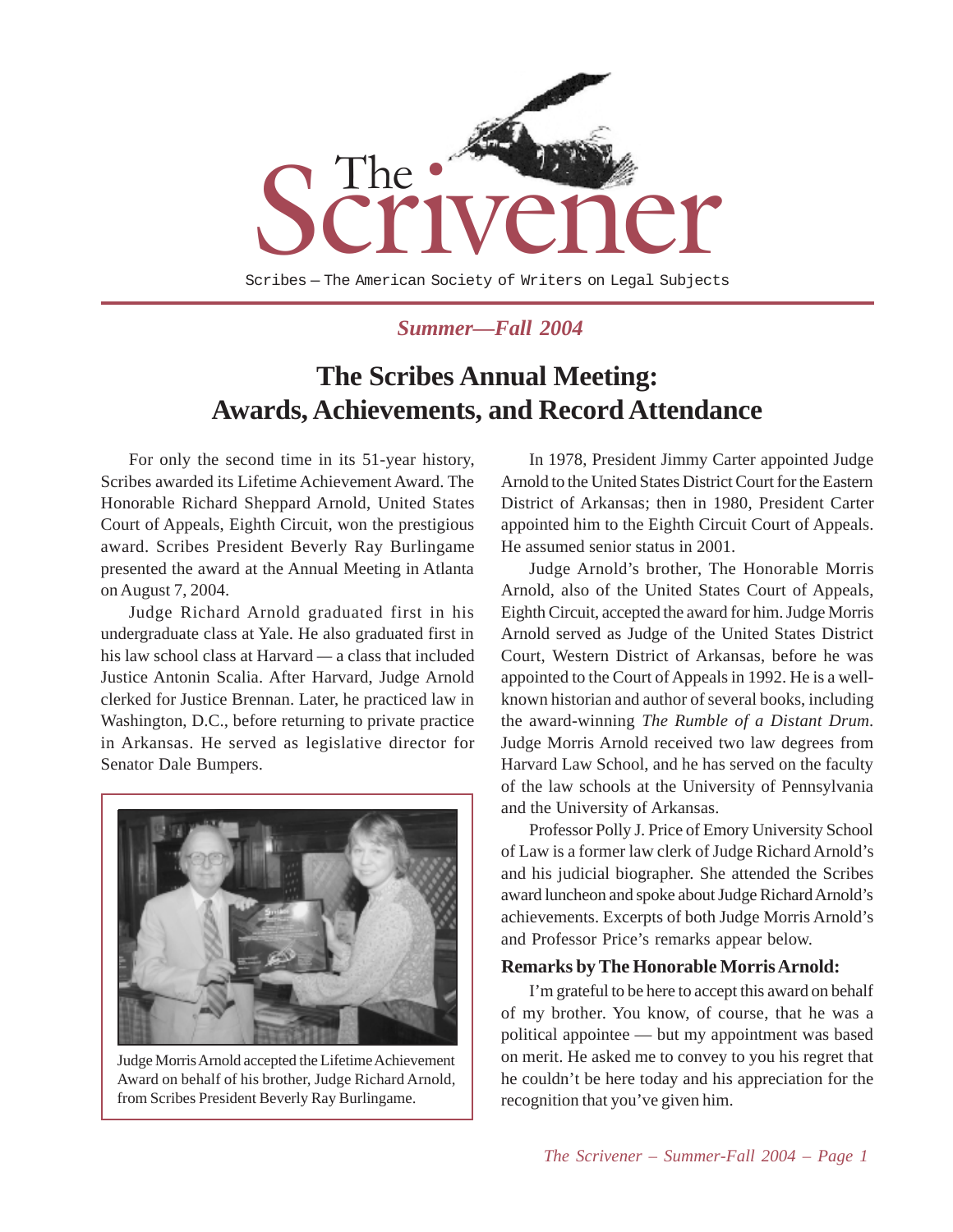### **Lifetime Achievement Award**

*(continued from page 1)*

Occasions like this present an opportunity to think about what it means to be a good writer. One matter that I've often mused over is the difference between form and substance. If, in fact, there is such a difference, what is the relationship? I had a colleague when I was a law professor, before I fell from grace and became a government worker, who used to say that we'd make an ideal team. He said that he and I should write something together because he had much to say but wasn't too good at saying it, and I was great at saying things but didn't have much to say. So we would have been perfect partners.

In reality, the difference between form and substance is more elusive. A writer's appreciation and knowledge of the substance of what he or she is writing about

necessarily affects the form of what is said. One of the observations about being a judge that my brother is fond of making is that there is no such thing as a complicated case. There are only cases with many simple issues. The ability to see those issues, to untangle them and

deal with them logically and in order, necessarily affects the shape and form of the opinion. In other words, simple, direct, and effective writing — the kind of writing that Scribes promotes — requires a mind that can appreciate the substantive difficulties of the subject.

We all should recognize, and I know we do, that good legal writing, which my brother's opinions and articles exemplify, doesn't differ from good writing. Of course, there are basic rules of grammar and syntax and style that we must observe, and my brother is a stickler for those. For instance, he has no patience for the misplaced hyphen or the improperly omitted one. So if one is writing about purple people eaters, proper placement of the hyphen is important. If the people eater is purple, then people-eater is hyphenated. But if the point is that purple people are being eaten, then purplepeople is hyphenated. There is another great example of this that has to do with a pickled herring merchant, but I'll leave that to your imagination.

As you can see, being around my brother is a lot of fun. Beyond its respect for the rules, my brother's writing

demonstrates how good legal writing differs from poor legal writing. First, his opinions are frequently conversational because they are consciously free of jargon and legal affectation. Much of what he writes is meant to be read out loud; my brother speaks directly to the reader, especially to the losing party, to explain his thinking. I think this trait owes much to his classical training. It is reason, not authority, that matters to him. And this is why his opinions typically have so few citations and so few footnotes. Multiple citations are not just useless, but raise a suspicion that the writer really doesn't know what he or she is talking about. Even when writing about technical cases, good writers like my brother will not allow details or dreary acronyms to overwhelm an explanation or to discourage the reader.

One very effective technique that my brother uses to engage the reader is to ask questions in the middle of

"There is no such thing as a complicated case. There are only cases with many simple issues."

—Judge Richard Arnold

the text. Should the certificate of appealability be expanded? Is the procedural default issue substantial? These kinds of questions give a texture to otherwise drab text, and they demand the reader's attention. There is also a politeness, a courtesy, even

a humility about my brother's opinions that is unique. He is very careful about the feelings, not just of the parties, but of the district court, often blunting the sting of a defeat or a reversal with a compliment or expression of admiration. But when he's chasing a point or vindicating a principle, he can be relentless.

I hope that you won't think I'm expressing simple family pride when I say that Richard sets an example for all of us. I offer my sincere thanks to you for this public recognition of that fact.

### **Remarks by Professor Polly J. Price:**

I'm delighted to speak before this group about Richard Sheppard Arnold. Writing about one of the greatest writers ever to sit on the federal bench is daunting, to say the least. Most daunting is the prospect that he might read the published book and return it to me with edits.

I remember my first day of hearings on the Eighth Circuit. I was a brand-new law clerk. During oral argument, Judge Arnold held up a note from the bench and motioned to the law clerks. We assumed that there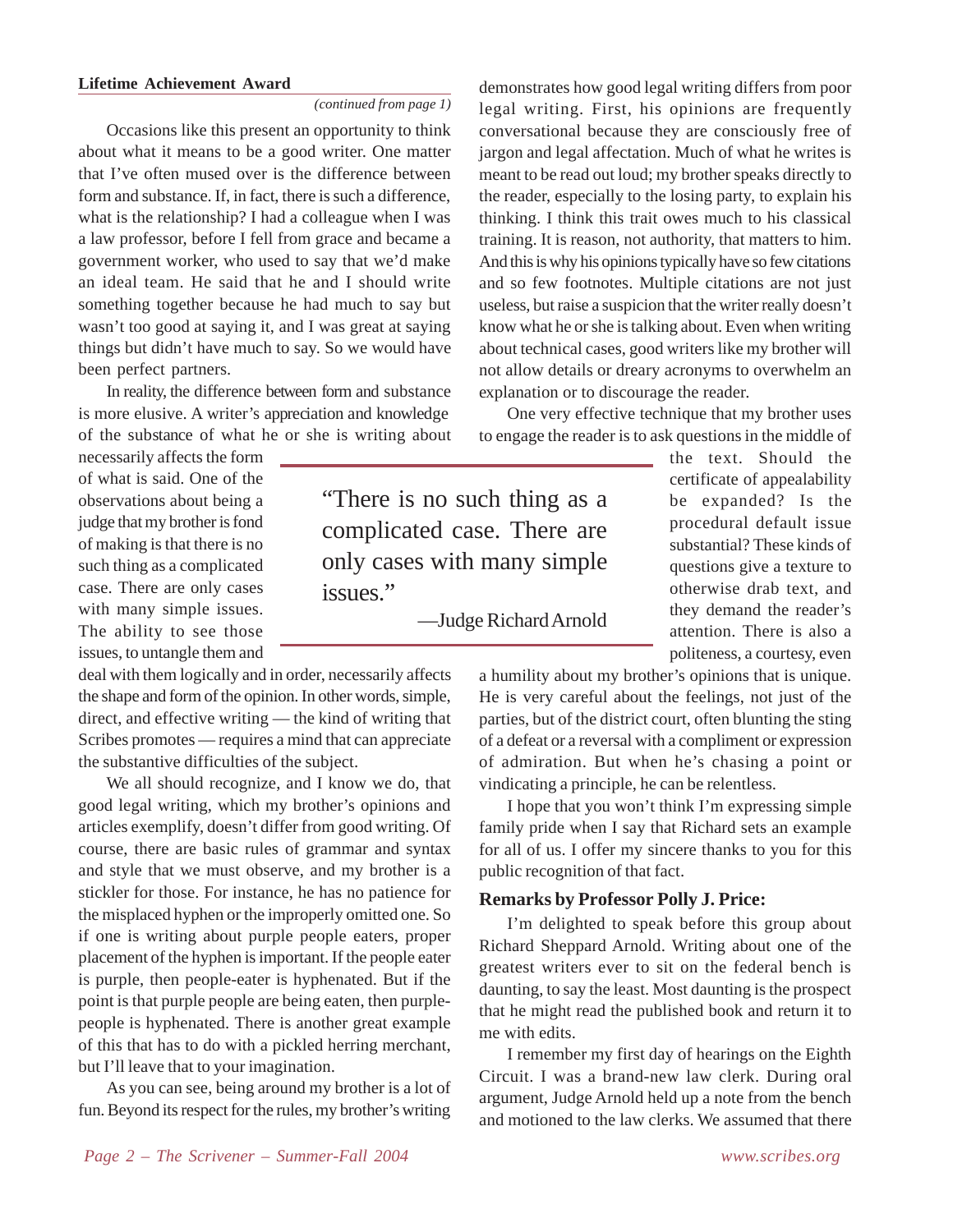was a great project ahead perhaps some last-minute research or an opinion to draft. The note said, "Please get me a tuna-fish sandwich."

Judge Arnold's former law clerks have vivid memories of the opiniondrafting process. When the Judge returned our first drafts, we saw that he had meticulously printed edits throughout, including rewritten sentences, grammatical changes, and sometimes



Polly J. Price, Professor at Emory University School of Law and judicial biographer of Judge Richard Arnold, spoke to Scribes members about Judge Arnold's life and his writing.

mysterious Latinisms. In the worst-case scenario, only a few sentences remained of our original. Judge Arnold always printed his evaluation in the upper-right corner of page one: "Very good," "Good," "Okay," "Excellent" (which we'd want to frame), or my personal nemesis, "Too long."

When he was at Harvard Law, Judge Arnold maintained a running debate with Justice Scalia, on the Harvard Law Review bulletin board, written entirely in Latin. After he practiced law in Washington and back home in Arkansas, Judge Arnold ran twice for Congress but lost twice. He said that he decided to accept President Carter's nomination to the federal bench because if he wanted to be in public service, it was clear to him that he needed an office that was appointed, not elected.

As you also know, Judge Arnold was nearly nominated for the U.S. Supreme Court in 1994. President Clinton, announcing Justice Breyer's appointment in June, took the unusual step of commenting on the appointment he did not make:

Judge Richard Arnold, the Chief Judge of the Eighth Circuit, has been a friend of mine for a long time. I have the greatest respect for his intellect, for his role as a jurist, and for his extraordinary character. I think that a measure of the devotion and the admiration in which he is held is evidenced by the fact that somewhere around one hundred judges, one-eighth of the entire federal bench, wrote me endorsing his candidacy for the Supreme Court.

President Clinton did not nominate Judge Arnold in 1994 because the Judge was undergoing cancer treatment, and the prognosis was uncertain. And President Clinton did not get another opportunity to nominate a Supreme Court Justice.

Judge Arnold is already viewed as the new Learned Hand, perhaps the best judge never to serve on the Supreme Court. There are other brilliant judges. But there is no better writer. Judge Arnold's legal opinions, over 700 signed opinions to date, are of the highest quality. Chief Justice Rehnquist characterized Judge Arnold's opinions as unusually gifted, and Justice Brennan described Richard Arnold as "one of the most gifted members of the federal judiciary."

# **In This Issue**

| Lifetime Achievement Award  1 |
|-------------------------------|
|                               |
|                               |
| Excerpts from Garner's        |
| Modern American Usage  6      |
| Scribes Committees  10        |
| Book Award  11                |
| Institutional Members  12     |
|                               |
| News from Members  13         |
| Scribes Board Members  14     |
| Membership Application  15    |

# **Submit Your Articles**

Please send items for upcoming issues of *The Scrivener* (electronically or on disk) to the address shown below.

**Deadlines** 

| Winter | January 15 |
|--------|------------|
| Spring | March 15   |
| Summer | June 1     |

Jane Siegel Thomas M. Cooley Law School P.O. Box 13038 Lansing, Michigan 48901 siegelj@cooley.edu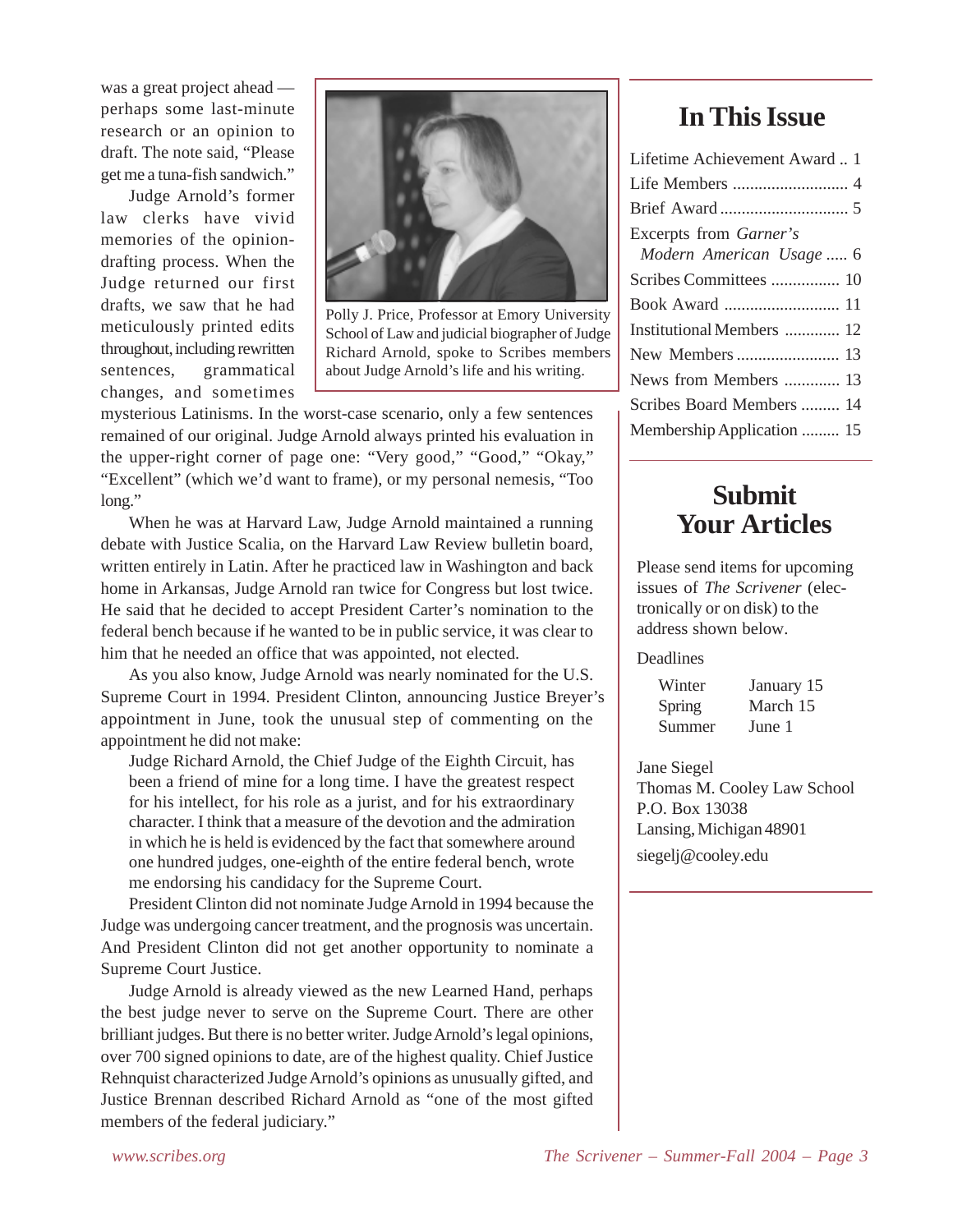### **Lifetime Achievement Award**

*(continued from page 3)*

Judge Arnold's opinions stand out in two respects. They are written in plain, direct, unpretentious language, and they are written for the parties rather than for legal scholars. Reasons and explanations, not string citations, direct his opinions. And as the other Judge Arnold noted, Judge Richard Arnold is a master of grammar and style.

> "Please don't use the phrase 'totality of the circumstances.' 'The circumstances' will do just fine."

> > —Judge Richard Arnold

He insisted that his law clerks learn where "only" goes in a sentence, that "breach" is a noun and not a verb, and, of course, when to hyphenate. Each year, when he addresses the new law clerks, he urges simplicity. He has said, "Please don't use the phrase 'totality of the circumstances.' 'The circumstances' will do just fine."

If his written opinions were the only evidence we had, we would conclude that there is no clearer thinker on the federal bench than Judge Richard Arnold. Judge Arnold said, "You have to know what you need to say before you can write it well." Judge Arnold taught his clerks to think clearly, be precise, be brief, and use simple language, even if it takes many drafts — because writing well is worth the effort.

> As this issue was going to press, we learned of the death of Judge Richard Arnold. Scribes members mourn his loss and extend condolences to his family.

# **Volume 9 of the** *Scribes Journal***.**

By now, you should have received Volume 9 of *The Scribes Journal of Legal Writing*. If you would like an extra copy (perhaps to give to a potential new member), please contact Joe Kimble at <kimblej@cooley.edu>.

# **Life Members**

Glen-Peter Ahlers (Orlando, FL) Lee C. Buchheit (New York, NY) Michael J. Collins (Dallas, TX) Deborah Cook (Akron, OH) Willard H. DaSilva (Garden City, NY) Bryan A. Garner (Dallas, TX) Judge Lynn N. Hughes (Houston, TX) Emil L. Iannelli (Southampton, PA) Lynne P. Iannelli (Southampton, PA) Joseph Kimble (Lansing, MI) Robert N. Markle (New Orleans, LA) Bernard S. Meyer (Mineola, NY) Richard L. Neumeier (Boston, MA) Judge Mark P. Painter (Cincinnati, OH) Keldon K. Scott (Lansing, MI) Gary D. Spivey (Albany, NY) Paul R. Steadman (Chicago, IL) Thomas M. Steele (Winston-Salem, NC) Norman Otto Stockmeyer (Lansing, MI) Anthony Turley (Toledo, OH)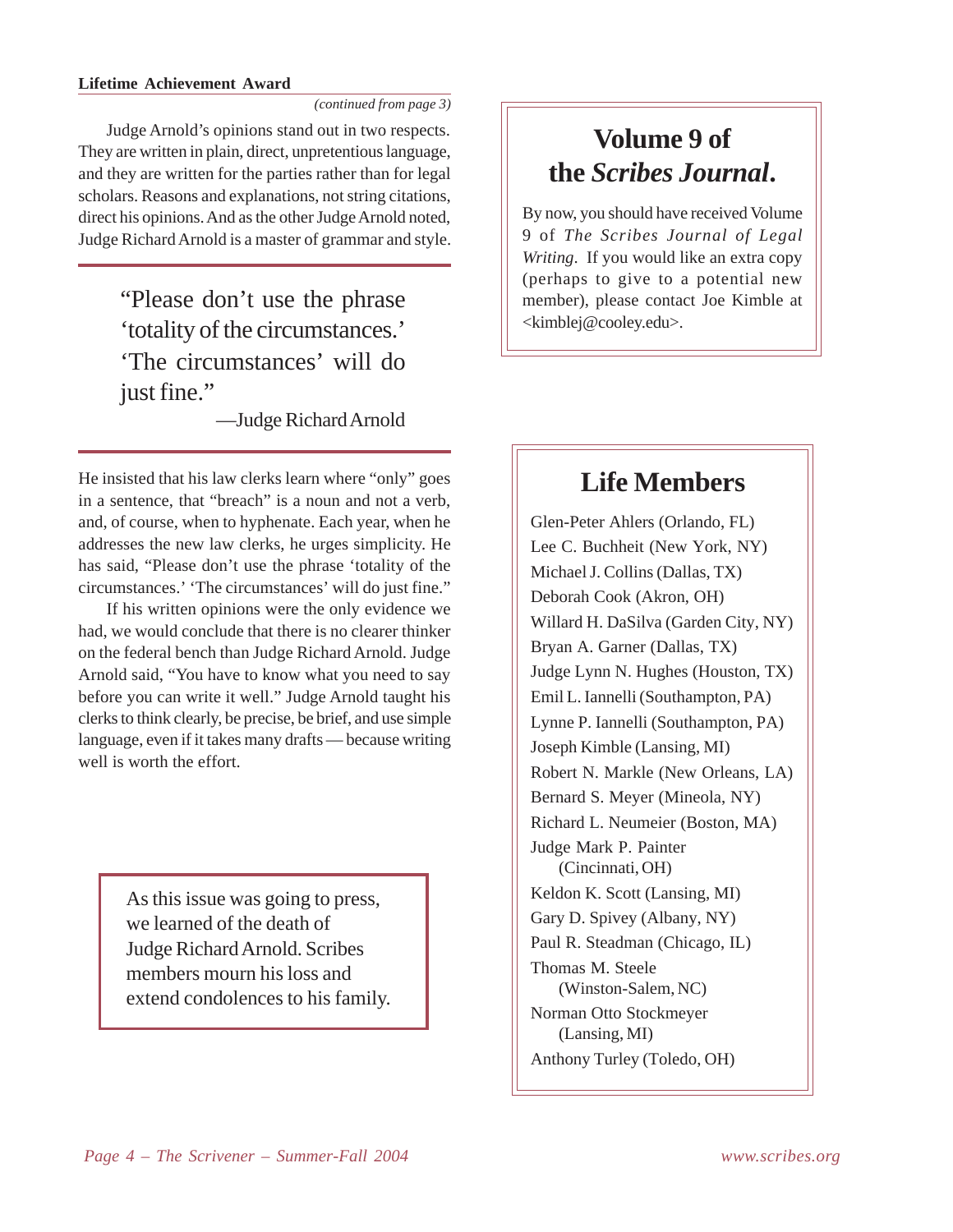# **University of Oklahoma Team Wins Best Brief Award**

Third-year law students Dace Caldwell, Scott Henderson, and Jennifer Miller, from the University of Oklahoma College of Law, won the 2004 Scribes Brief Writing Competition. Professor David Swank coached the winning team. The University of Texas won second place for a brief written by Connie Pfeiffer, Carol Funk,

As those of you who have co-authored books, articles, or briefs know, good writing is not easy. My team attacked our brief with a brainstorming session that produced an outline of arguments. A few days later, however, after realizing that there was absolutely no legal authority to support our arguments, we learned

and Heather Fraley; South Texas College of Law won third place, with a brief written by Eric Kirkpatrick, Ben Leibman, and Lauren Williams.

A team of 17 volunteer members of Scribes, assembled by Professor Christy Nisbett, screened 22 entries. Three screeners read each entry. The judging committee, chaired by Judge Kenneth Gartner, then read and ranked the eight finalists. This year, Scribes accepted entries that were winning briefs in regional rounds of

national moot court competitions — and, of course, the winning briefs of the national competitions.

Christy Nisbett presented the award to Dace Caldwell at the Scribes luncheon meeting. Dace Caldwell spoke to the members.

### **Excerpts of Ms. Caldwell's remarks:**

While our friends were hitting the ski slopes or sleeping in during Christmas break, our team worked diligently on our brief. I often wondered if the effort was worth it; I no longer have any doubts. As many of you discovered years ago, we learned that extra attention to detail was well worth our time and energy.

what it means to try again.

Throughout the writing experience, our team learned how to listen to each other's ideas and, ultimately, how to trust each other's judgment. As any team process does, our briefwriting experience taught lessons in giving selflessly, in encouraging tirelessly, and in sharing honor. The award we receive today is meaningful to us also because of the honor it

bestows upon our school. As third-year law students at the University of Oklahoma College of Law, it is exciting for us to have helped in showing on a national level that Oklahoma is more than great football. Under the leadership of Dean Andy Coats, our law school restructured its legal research and writing program within the past two years, and we've seen tremendous results. We are grateful for the quality of legal education we are receiving at our law school.

Thanks again to the Scribes Brief Writing competition and to the judges.



Jennifer Miller, and Dace Caldwell. Professor David Swank

coached the winning team.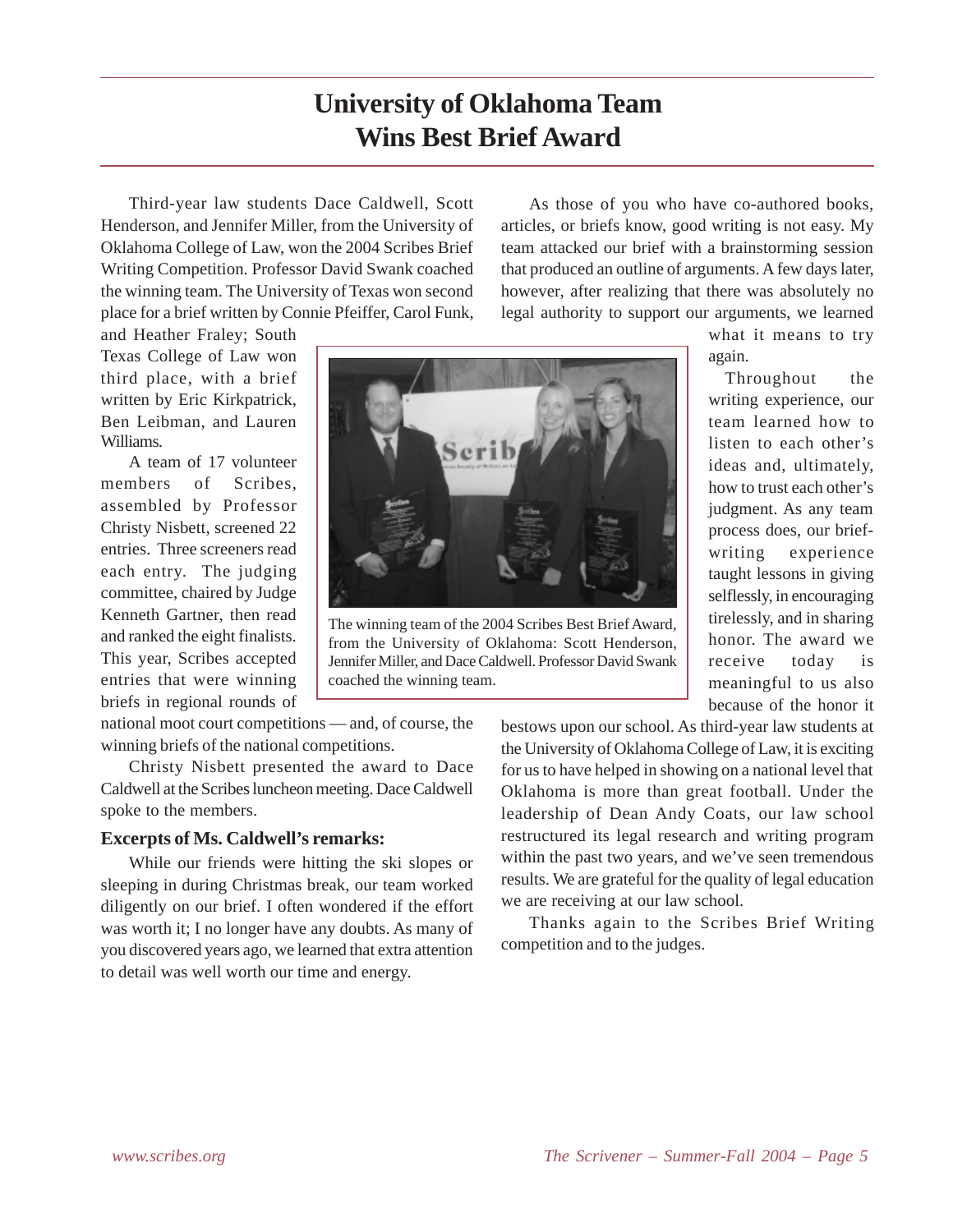# **Excerpts from** *Garner's Modern American Usage*

Bryan Garner, a former President and current board member of Scribes, has kindly agreed to let us print excerpts from his invaluable *Modern American Usage*, the second edition of which has recently been published by Oxford University Press. Please note that some of the items do not contain the full entry as it appears in the book; they are abbreviated excerpts, if you will. Also note that the terms in small capitals cross-refer to other entries. Obviously, we can't do justice to the book. But we've picked some items that should be interesting to legal writers, and we'll continue with more in the next issue.

**can. A. And** *may***.** The distinction between these words has been much discussed over the years, beginning with Samuel Johnson's *Dictionary of the English Language* (1755). Generally, *can* expresses physical or mental

ability <he can lift 500 pounds>; *may* expresses permission or authorization <the guests may now enter>, and sometimes possibility <the trial may end on Friday>. Although only an insufferable precision would insist on

observing the distinction in informal speech or writing (especially in questions such as "Can I wait until August?"), it's often advisable to distinguish between these words.

But three caveats are necessary. First, educated people typically say *can't I* as opposed to the stilted forms *mayn't I* and *may I not*. The same is true of other pronouns <why can't she go?> <can't you wait until Saturday?>. Second, *you can't* and *you cannot* are much more common denials of permission than *you may not* <no, you can't play with any more than 14 clubs in your bag>. Third, because *may* is a more polite way of asking for permission, a fussy insistence on using it can give the writing a prissy tone.

**B. And** *could***.** These words express essentially the same idea, but there is a slight difference. In the phrase *We can supply you with 5 tons of caliche*, the meaning is simply that we are able to. But in the phrase *We could supply you with 5 tons of caliche if you'd send us a \$5,000 deposit*, the *could* is right because of the condition tacked onto the end; that is, there is some stronger sense of doubt with *could*.

**cancel,** vb., makes *canceled* and *canceling* in AmE, *cancelled* and *cancelling* in BrE. Note, however, that in *cancellation* the *-l-* is doubled (*-ll-*) because the accent falls on the third syllable.

### "*Cannot* is preferable to *can't* in formal writing."

—Bryan Garner *Garner's Modern American Usage*

**cannot** should not appear as two words, except in the rare instances when the *not* is part of another construction (such as *not only . . . but also*)—e.g.: "His is among very few voices that *can not only* get away with numbers

like 'You Are So Beautiful to Me' and a reggae/salsa remake of 'Summer in the City,' but actually make them moving." Jamie Kastner, "Joe Cocker Proves He Can Still Rock 'n' Roll," *Toronto Sun*, 8 Mar. 1995, at 64. *Cannot* is preferable to *can't* in formal writing.

**capacity; capability.** These words overlap, but each has its nuances. *Capacity* = the power or ability to receive, hold, or contain <the jar was filled to capacity>. Figuratively, it refers to mental faculties in the sense "the power to take in knowledge" <mental capacity>. In law, it is frequently used in the sense "legal competency or qualification" <capacity to enter into a contract>. *Capability* = (1) power or ability in general, whether physical or mental <he has the capability to play first-rate golf>; or (2) the quality of being able to use or be used in a specified way <nuclear capabilities>.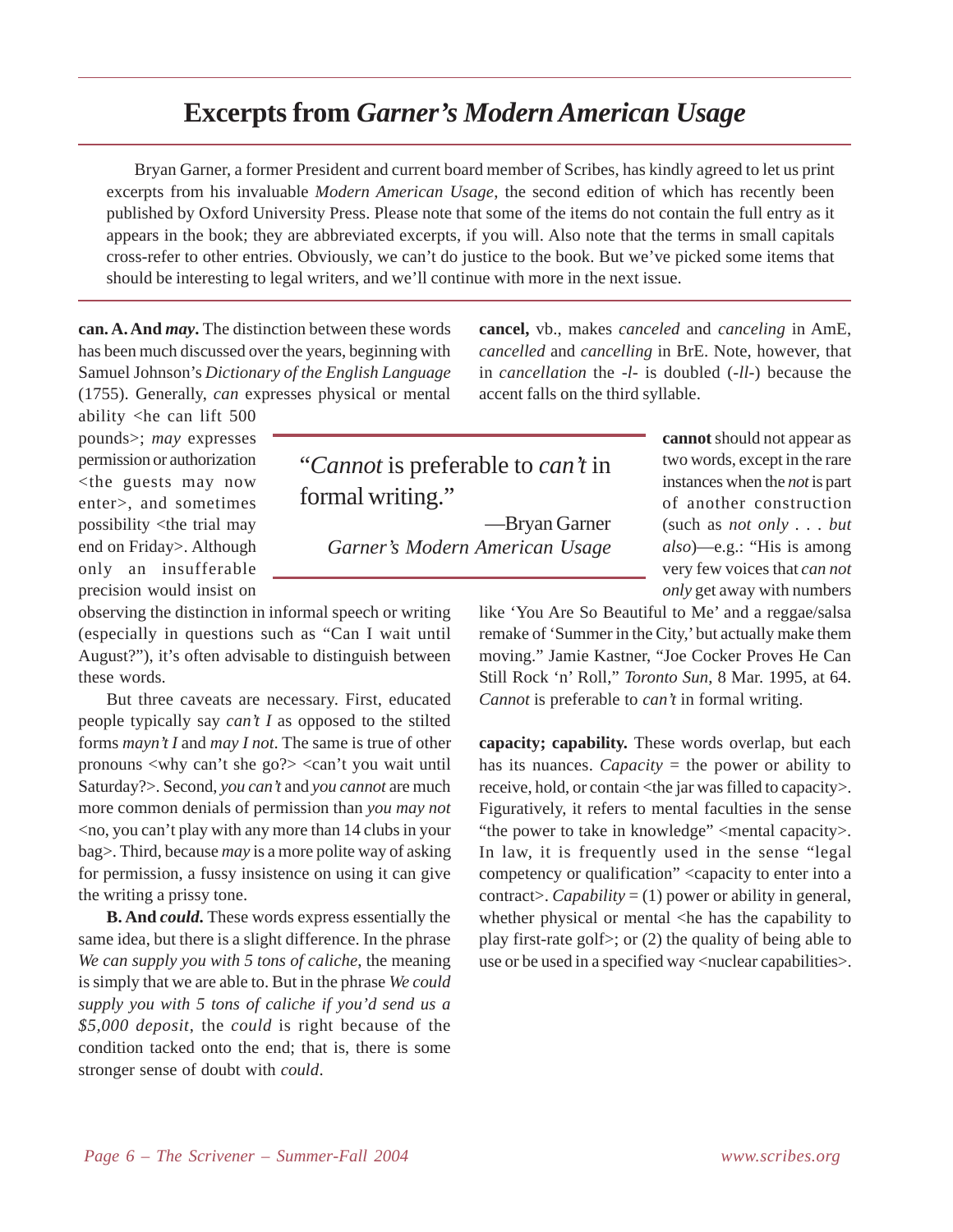**capital,** n.**; capitol.** The first is a city, the seat of government; the second is a building in which the state or national legislature meets (fr. L. *capitoleum*, the Roman temple of Jupiter). Until October 1698, when the Virginia governor specified that *Capitol* would be the name of the planned statehouse in a village then known as Middle Plantation, the word *capitol* had been used only as the name of the great Roman temple at Rome.

**CAPITALIZATION. E. All Capitals.** Avoid them. A block of all caps is hard to read, and the longer the block the harder it is to read. We learn to recognize words by the shape of the letters, even if we're not conscious of it. The ascenders and descenders give words their distinctive shapes. Words set in all caps lose those signals.

That said, the all-caps style does have its place, especially in major headings, set in boldface type and never running over one line. Even in this use, however, the style is best confined to simple tags such as **CONCLUSION**. The combination of caps and boldface can help when setting up a hierarchy of heading styles.

**cardinal numbers; ordinal numbers.** Cardinal numbers signify quantity or magnitude (*one, two, three,* etc.); ordinal numbers signify position (*first, second, third,* etc.).

"We learn to recognize words by the shape of the letters, even if we're not conscious of it. The ascenders and descenders give words their distinctive shapes. Words set in all caps lose those signals."

—Bryan Garner *Garner's Modern American Usage* **carte blanche;** *carta blanca***.** The French form, *carte blanche* (= free permission), is usual — not the Italian *carta blanca*, which is a NEEDLESS VARIANT. The phrase, meaning literally "a white card," does not take an article — e.g.: "The team's owner gave the coach *carte blanche* to trade or waive players." It is pronounced /kahrt **blahnsh**/ or /**blahnch**/. The plural is *cartes blanches* (/kahrt[s] **blahnsh**/ or /**blahnch**/).

**case. A. Generally**. Arthur Quiller-Couch condemned this word as "jargon's dearest child." *On the Art of Writing* 106 (1916). H.W. Fowler elaborated on the idea: "There is perhaps no single word so freely resorted to as a trouble-saver, and consequently responsible for so much flabby writing" (*MEU1* at 65).

The offending phrases include *in case* (better made *if*), *in cases in which* (usually verbose for *if*, *when*, or *whenever*), *in the case of* (usually best deleted or reduced to *in*), and *in every case* (better made *always*, if possible). The word *case* especially leads to flabbiness when used in a passage with different meanings — e.g.: "The popular image of a divorce *case* has long been that of a private detective skulking through the bushes outside a window with a telephoto lens, seeking a candid snapshot of the wife *in flagrante delicto* with a lover. Such is not exactly the *case*." Joseph C. Goulden, *The Million Dollar Lawyers* 41 (1978).

**B. Meaning "argument."** This meaning is commonplace and is no more objectionable than any other use of the word — e.g.:

- "Lincoln repeated his *case* from town to town in the seven debates with Douglas." Alfred Kazin, "A Forever Amazing Writer," *N.Y. Times*, 10 Dec. 1989, § 7, at 3.
- "With Tenet sitting behind him in the Security Council chamber last week, Powell made his *case* in a 77 minute speech interspersed with satellite photographs and recordings of intercepted communications." Kevin Whitelaw, "Prosecutor Powell," *U.S. News & World Rep*., 17 Feb. 2003, at 26.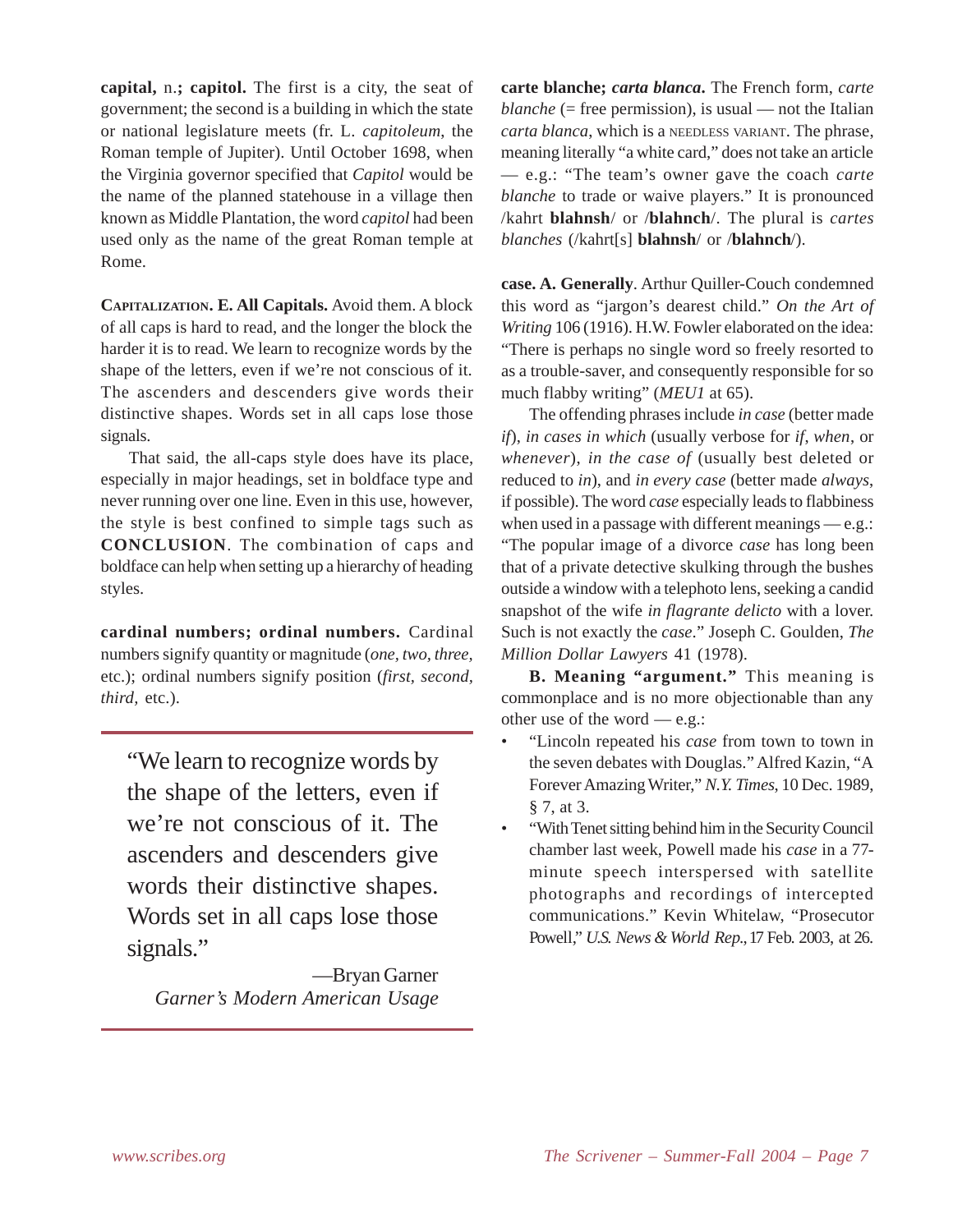### **Excerpts from** *Garner's Modern American Usage*

*(continued from page 7)*

**causal. A. And** *causative*. These words have, unfortunately, been muddled by some writers. The meanings should be kept distinct. *Causal* = (1) of or relating to causes; involving causation <they could find no causal connection between a missile and the crash>; or (2) arising from a cause <three causal conditions>. Thus, in sense 1, the terms *causal connection* and *causal link* are SET PHRASES—e.g.:

- "The actual research now shows that the percentage of women with immune system-related diseases (such as lupus and scleroderma) is the same within the general population as within the breast implant population. In other words, there's no *causal connection*." Sandy Finestone, "Breast Implant Scare Has Lessons for Juries, Journalists," *Sacramento Bee*, 2 Sept. 1996, at B7.
- "The standard argument was that no scientifically accepted *causal link* between smoking and disease had been demonstrated." Ron Haybron, "Checking Studies to Make Sure They Are Needed," *Plain Dealer* (Cleveland), 30 Nov. 1997, at J10.

*Causative*  $= (1)$  operating as a cause; effective as a cause <various causative agents can result in the disease>; or  $(2)$  expressing a cause <causative phrase>. E.g.: "Wertheimer drove the streets of greater Denver searching for possible *causative* agents of childhood cancer." Gary Taubes, "Fields of Fear," *Atlantic Monthly*, Nov. 1994, at 94.

*Causal* is occasionally misused for *causative*  e.g.: "While apathy and fear of change allow the system to continue, two *causal* [read *causative*] agents are money and power." David Lassie, "Public School System Is a Liability," *Times* (Shreveport), 13 Aug. 2002, at A7.

The opposite mistake likewise appears — e.g.:

- "But Finn Posner, operations engineer with the state DOT's Bureau of Railroads, said there appeared to be no *causative* [read *causal*] link between the two occurrences." Peg Warner, "2 Hurt in Train–Truck Wreck," *Union Leader* (Manchester, N.H.), 2 Oct. 1996, at A1.
- "That means that underwriters would have to show a *causative* [read *causal*] connection between any failure to follow the code and a claimed loss." "Owner-Friendly Terms Herald a Sophisticated Insurance Market," *Bus. Times*, 20 Nov. 1996, at 1.

**causality; causation.** These words have a fine distinction. *Causality* = the principle of causal relationship; the relation of cause and effect <causality is a very large subject in philosophy>. *Causation* = (1) the causing or producing of an effect <multiple causation complicates the analysis>; or (2) the relation of cause and effect <the principles of causation weren't even considered>. True, sense 2 of *causation* overlaps with the meaning of *causality*. But generally that sense is best left to *causality*.

*Causation* should not be used for *cause*—e.g.: "Similarly, if affirmative action was the *causation* [read *cause*] of White male labor displacement, the unemployment statistics would reflect such displacement." Byron A. Ellis, "The Displacement Myth," *Baltimore Afro-Am*., 5 Aug. 1995, at A5.

"*Causation* should not be used for *cause* . . . . " —Bryan Garner

*Garner's Modern American Usage*

**cause . . . is due to**. This phrasing is redundant—e.g.: *"The cause of crime is largely due to* [read *Crime results largely from* or *Crime is largely due to*] the loss of individual character." Cal Thomas, "Morals, Not Money, Cure Crime," *Cincinnati Enquirer*, 9 Aug. 1994, at A6.

**caveat** (L. "let him beware") means, in ordinary speech and writing, merely "a warning" — e.g.:

- "One *caveat*: Don't keep topiaries out of a sunny spot for too long." Martha Stewart, "Make an Ornamental Statement—Shape a Topiary," *Dayton Daily News*, 17 Oct. 1996, Homelife §, at 7.
- "The *caveat* here is that the muni market, much like politics, is largely a local affair." Susan E. Kuhn, "For Safety and Income, Buy Bonds," *Fortune*, 23 Dec. 1996, at 123.

The word derives from the Latin phrase *caveat emptor* (= let the buyer beware), which is widely used — eg.: "The old home-buying legal rule used to be '*caveat emptor!*' (let the buyer beware). But in 1984 a California Court of Appeal was the first to hold a home seller and real estate broker liable for damages to the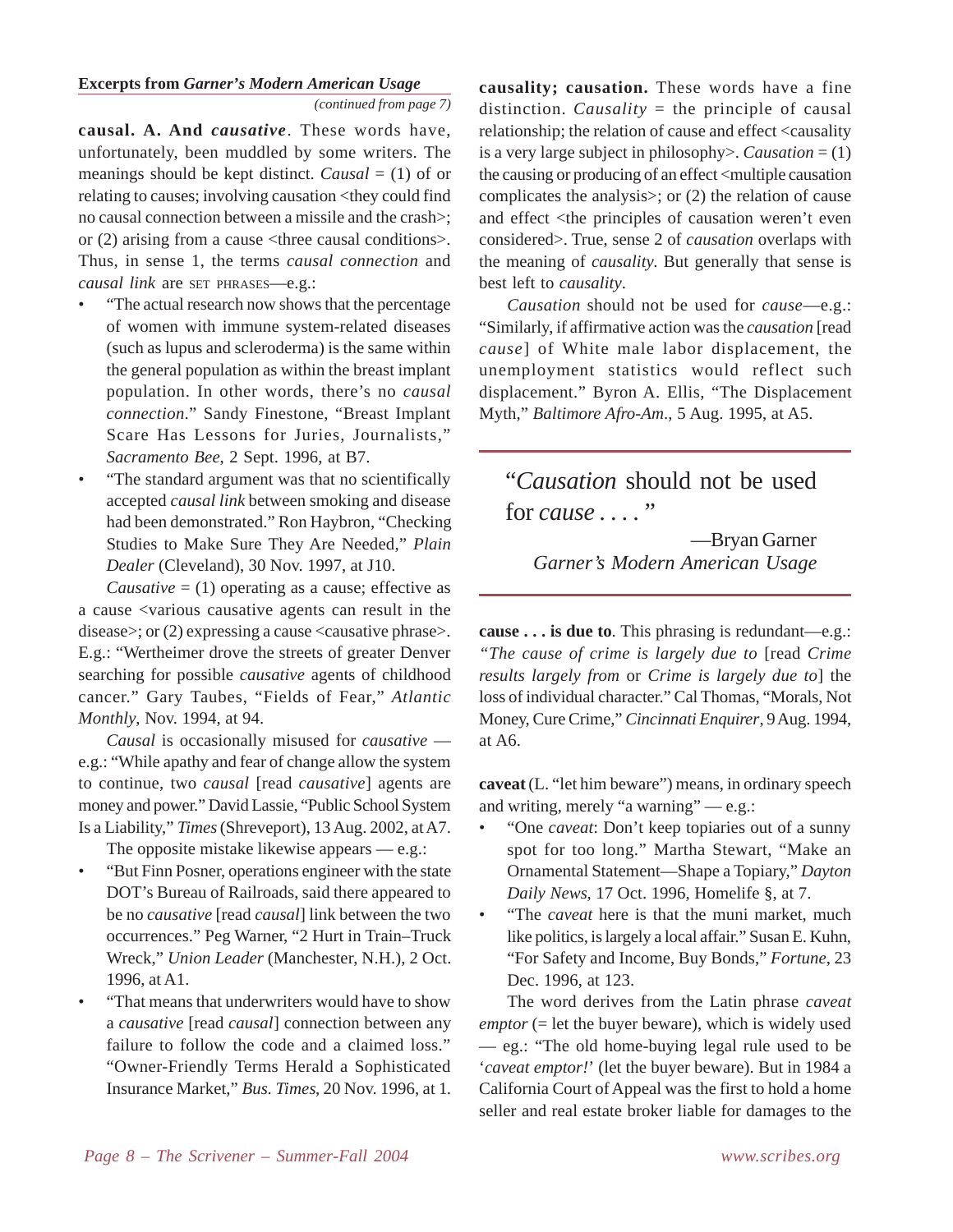buyer for failure to disclose unstable soils [that] caused severe home damage." Robert Bruss, "Disclosure, Insurance Help Sellers Avoid 'Bad-House' Lawsuits," *Chicago Trib*., 7 Dec. 1996, New Homes §, at 2.

The traditional pronunciation of the word (/**kay**-veeaht/) is far less common today than /**kav**-ee-aht/.

**cede; secede; concede.** *Cede* = to give up, grant, admit, or surrender <by treaty, the tribe ceded about 20 million acres of aboriginal land>. *Secede* = to withdraw formally from membership or participation in <South Carolina was the first to secede from the United States>. *Concede* = (1) to admit to be true  $\leq$ I concede your point>; (2) to grant (as a right or a privilege)  $\langle$ in settlement, the landowner conceded a right-of-way to his neighbor>; or (3) to admit defeat (as in an election) <Dole conceded to Clinton in a gracious, moving way>.

**cell phone,** a shortened form of *cellular telephone*, is preferably so spelled. Avoid the one-word version (*cellphone*).

**censorship** ( $=$  the practice or institution of suppressing the expression of ideas thought to be uncongenial to those in power) is a word whose mention in AmE immediately brings up the First Amendment. It is one of those politically charged VOGUE WORDS that people use irresponsibly. It shouldn't mean simply the denial of governmental largesse; that is, an artist who is denied federal subsidies is not the object of censorship. The word should refer to active suppression, not merely lack of support.

**Chief Justice of the United States.** Though usage has varied over time, this is now the generally preferred title — not *Chief Justice of the United States Supreme Court* or *Chief Justice of the Supreme Court of the United States*.

**chronic** is best reserved to describe diseases and physical conditions that persist over time <a chronic backache>. But it is sometimes loosely and unwisely used for *habitual* or *inveterate* — e.g.:

• "High school football coaches are *chronic* [read *habitual*] exaggerators." Jim Browitt, "Timberline, Lapwai in Crucial CIL Game," *Lewiston Morning Trib*. (Idaho), 1 Oct. 1993, at B4.

• "Albert's lawyer, Roy Black, . . . [claimed] that Albert's accuser had a pattern of threatening past boyfriends, was a *chronic* [read *habitual*] liar and was mentally unstable." "Albert Pleads Guilty in Sex Case," *Sacramento Bee*, 26 Sept. 1997, at A1.

**CHRONOLOGY.** Many writing problems — though described in various other ways — result primarily from disruptions in chronological order. In narrative presentations, of course, chronology is the essential organizer. The brain can more easily process the information when it's presented in that order. So generally, the writer should try to work out the sequence of events and use sentences and paragraphs to let the story unfold.

. . . . . [C]onsider the more subtle problem presented by a legal issue phrased (as lawyers generally do it) in one sentence:

Is an employee who makes a contract claim on the basis that her demotion and reduction in salary violate her alleged employment contract, and who makes a timely demand under the Attorney's Fees in Wage Actions Act, disqualified from pursuing attorney's fees under this statute without the court's addressing the merits of her claim?

Now let's date the items mentioned in that statement:

Is an employee [hired in Oct. 1997] who makes a contract claim [in Sept. 1998] on the basis that her demotion and reduction in salary [in June 1998] violate her alleged employment contract [dated Sept. 1997], and who makes a timely demand [in Aug. 1998] under the Attorney's Fees in Wage Actions Act, disqualified from pursuing attorney's fees under this statute without the court's addressing [in May 1999] the merits of her claim?

The dates (which no one would ever actually want in the sentence) show that the sentence is hopelessly out of order. We improve the story line by highlighting the chronology — and we make the issue instantly more understandable:

Lora Blanchard was hired by Kendall Co. as a senior analyst in October 1997. She worked in that position for eight months, but in June 1998 Kendall demoted her to the position of researcher. Two months later, she sued for breach of her employment contract and sought attorney's fees. Is she entitled to those fees under the Attorney's Fees in Wage Actions Act?

Of course, part of the improved story line comes from the enhanced concreteness that results from naming the parties. But the main improvement is finding the story line. Remember: chronology is the basis of all narrative.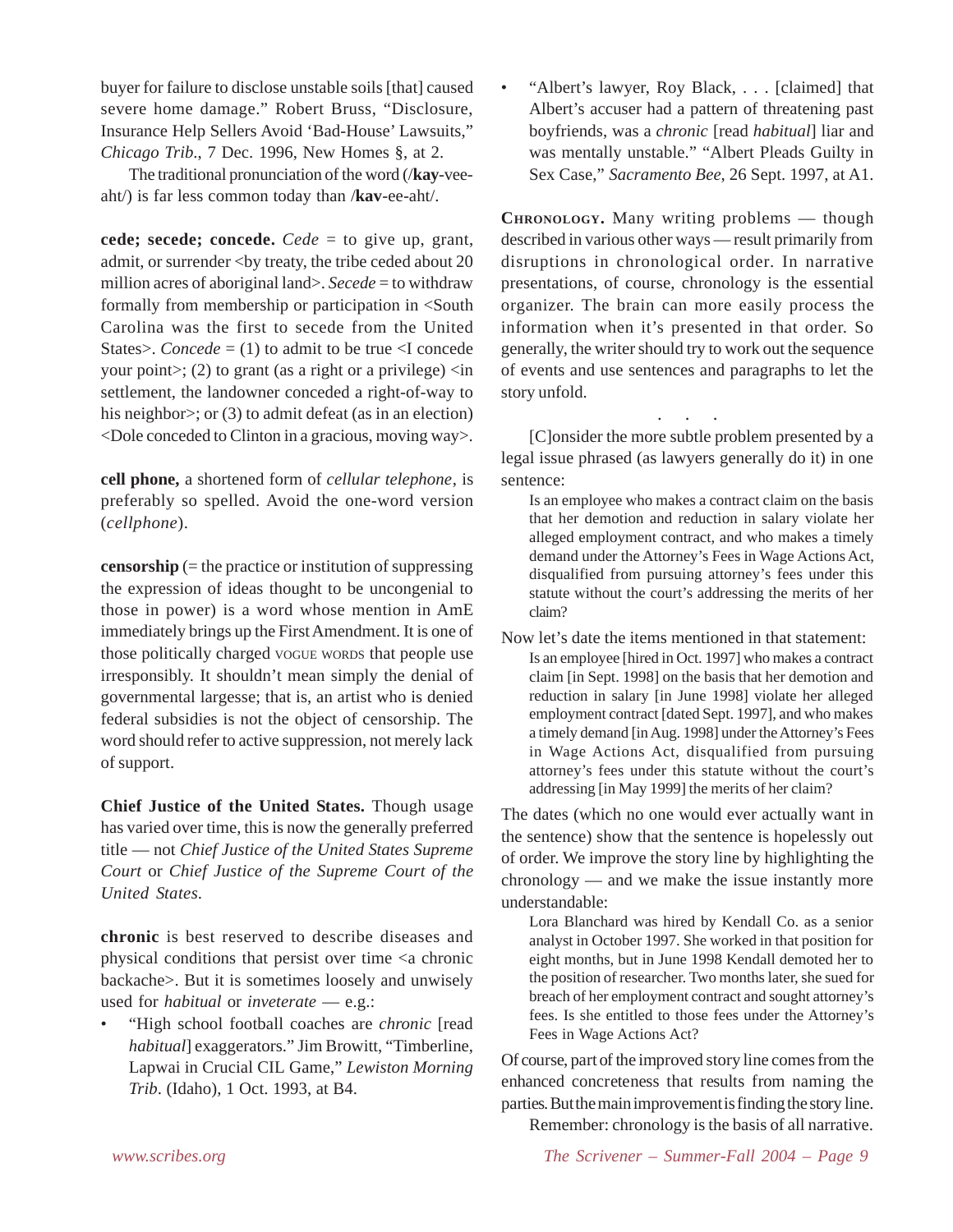# **Scribes Committees for 2003–2004**

### **Annual Meeting**

Tom Steele (Chair) steeletm@law.wfu.edu Glen-Peter Ahlers Roger Newman Otto Stockmeyer John Williams

### **Book Award**

Michael Hyman (Chair) mbhyman@muchshelist.com Beverly Ray Burlingame Steve Sheppard Hon. Stuart Shiffman Randall Tietien

### **Brief-Writing Award**

Hon. Kenneth Gartner (Chair) kgartner@courts.state.ny.us

Hon. Joseph Baca Charles Dewey Cole Stephen Fink Robert Lindefjeld Christy Nisbett Laurel Oates Hon. Mark Painter

### **Law-Review Award**

Roy Mersky (Chair) rmersky@mail.law.utexas.edu Glen-Peter Ahlers Dana Livingston Cobb Anne Enquist Robert N. Markle Roger Newman Richard Wydick

### **Scribes Journal**

Joseph Kimble (Chair) kimblej@cooley.edu Beverly Ray Burlingame Bryan Garner Wayne Schiess David Schultz

### **Nominations**

Stuart Shiffman (Chair) shiffman@springnet1.com Beverly Ray Burlingame Bryan Garner Joe Kimble Steve Smith Otto Stockmeyer John Williams

### **Planning**

Gary Spivey (Chair) gspivey@courts.state.ny.us

Beverly Ray Burlingame Darby Dickerson Michael Hyman Janis Reinken

### **Membership**

John Williams (Chair) john.williams@thomson.com

Beverly Ray Burlingame Michael Hyman Joe Kimble Hon. Mark Painter Steve Smith Otto Stockmeyer

### **Scrivener & Website**

Beverly Ray Burlingame (Chair) beverly.ray.burlingame@tklaw.com

Glen-Peter Ahlers Mark Cooney Joe Kimble Jane Siegel

# **Best Attendance Ever at Annual Meeting**

This year's Scribes Annual Meeting, held at the Ritz-Carlton Hotel in Buckhead, GA, on August 7, was attended by 60 members. Scribes members and their guests enjoyed the luncheon meeting, awards presentation, and some wellchosen door prizes. Thank you to those who made this year's meeting such a success.



Professor Polly J. Price and Book Award winner Jonathan Lurie.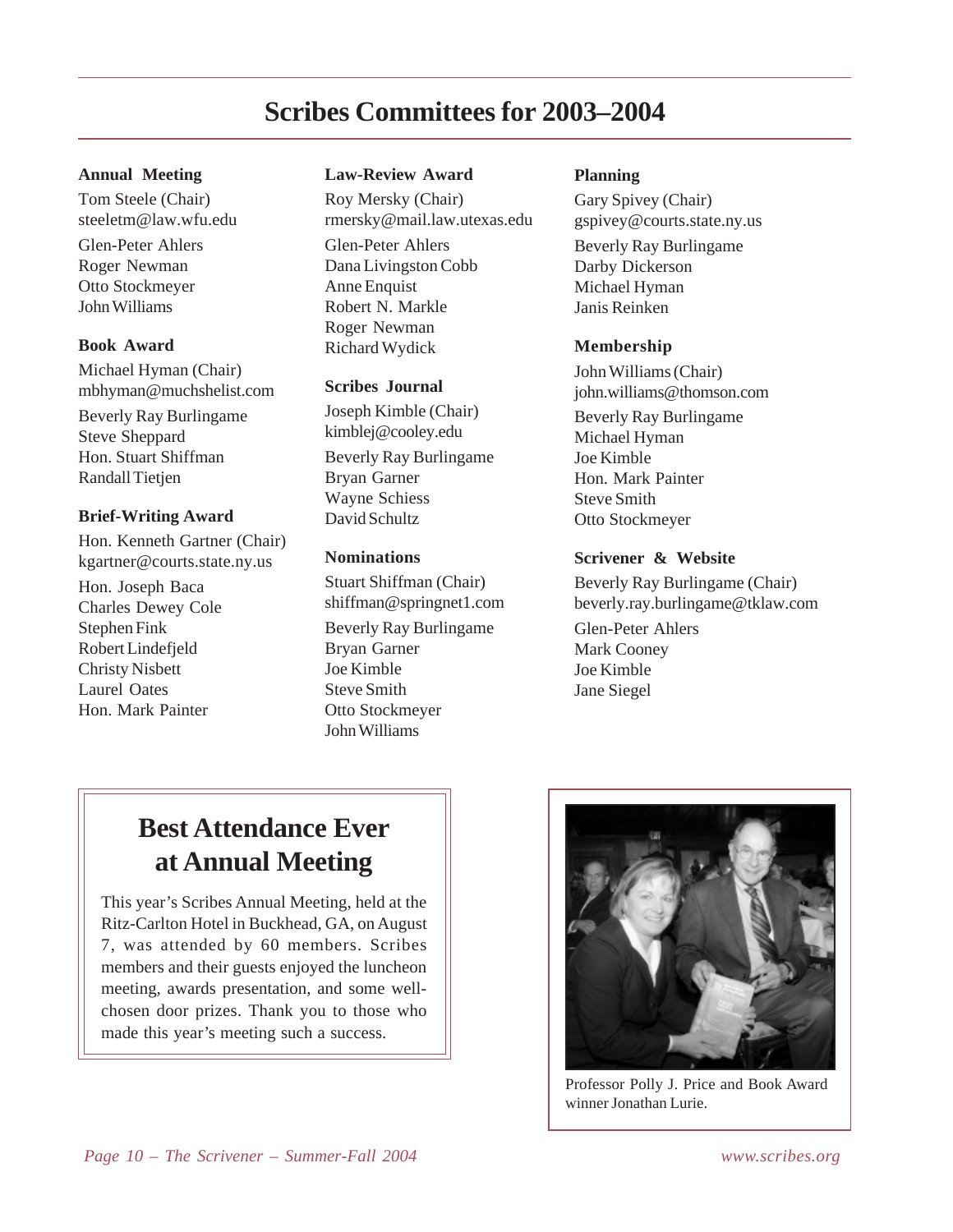# *Slaughterhouse Cases* **Wins Scribes Book Award**

This year's recipient of the Scribes Book Award is *The Slaughterhouse Cases: Regulation, Reconstruction, and the Fourteenth Amendment*, by Ronald M. Labbé and Jonathan Lurie. The authors collaborated to produce a masterful study of the first case to interpret the Fourteenth Amendment. Impressively researched, the book presents the Slaughterhouse Cases in a way that makes its subject accessible to novice and expert alike.

Ronald M. Labbé is a professor emeritus of political science at the University of Lousiana at Lafayette and has published works on Lousiana law and politics. Jonathan Lurie is professor of history and adjunct professor of law at Rutgers University and the author of books about military justice.



Michael Hyman, Chair of the 2004 Scribes Book Award Committee, (center) with the winners: Jonathan Lurie and Ronald M. Labbé.

Professor Lawrence M. Friedman, last

year's winner of the Scribes Book Award, wrote about *The Slaughterhouse Cases*:

An oustanding book, deeply researched and beautifully written. The authors examine with great skill and care the social and political background and the legal implications of one of the pivotal cases of American constitutional history. In every way, this is a vivid, intriguing, illuminating case study: a model for work of this kind.

The judges of the Scribes Book Award for 2004 were Michael B. Hyman (chair), Beverly Ray Burlingame, Robert Markle, Steve Sheppard, Judge Stuart Shiffman, and Randall Tietjen.



Book Award winner Ronald M. Labbé signs copies for Scribes members at the annual meeting.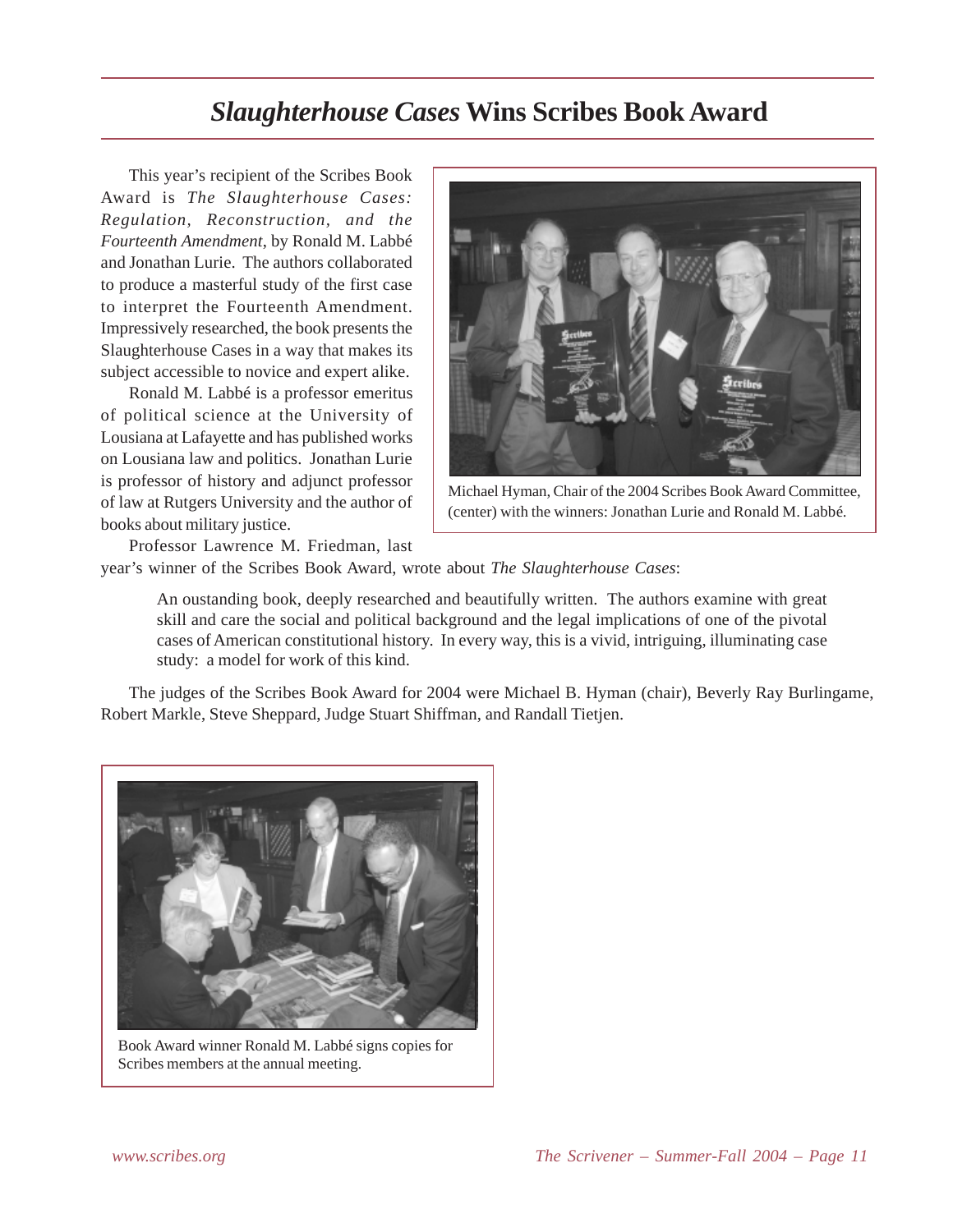# **The Michigan Court of Appeals Joins Scribes.**

If a court joins as an institutional member, all the court's judges automatically become members of Scribes. The annual dues, as for any institutional member, are \$650 (or \$350 if the court has fewer than 10 members). For more information, contact our executive director, Glen-Peter Ahlers, at gahlers@mail.barry.edu.

# **Institutional Members**

University of Akron Law Center (Akron, OH) Barry University School of Law (Orlando, FL) California Western School of Law (San Diego, CA) Chapman University School of Law (Orange, CA) Florida Coastal School of Law (Jacksonville, FL) Franklin Pierce Law Center (Concord, NH) University of Houston Law Center (Houston, TX) University of LaVerne College of Law (Ontario, CA) Lewis and Clark Law School (Portland, OR) John Marshall Law School (Chicago, IL) University of Memphis School of Law (Memphis, TN) Michigan Court of Appeals (Lansing, MI) Michigan State University School of Law (East Lansing, MI) Northern Kentucky University College of Law (Highland Heights, KY) Oklahoma City University School of Law (Oklahoma City, OK) Saint Louis University School of Law (Saint Louis, MO) Seattle University School of Law (Seattle, WA) Stetson University College of Law (St. Petersburg, FL) Syracuse University College of Law (Syracuse, NY) The University of Texas School of Law (Austin, TX) Thomas M. Cooley Law School (Lansing, MI) Washburn University School of Law (Topeka, KS) Western New England College School of Law (Springfield, MA) William Mitchell College of Law (St. Paul, MN)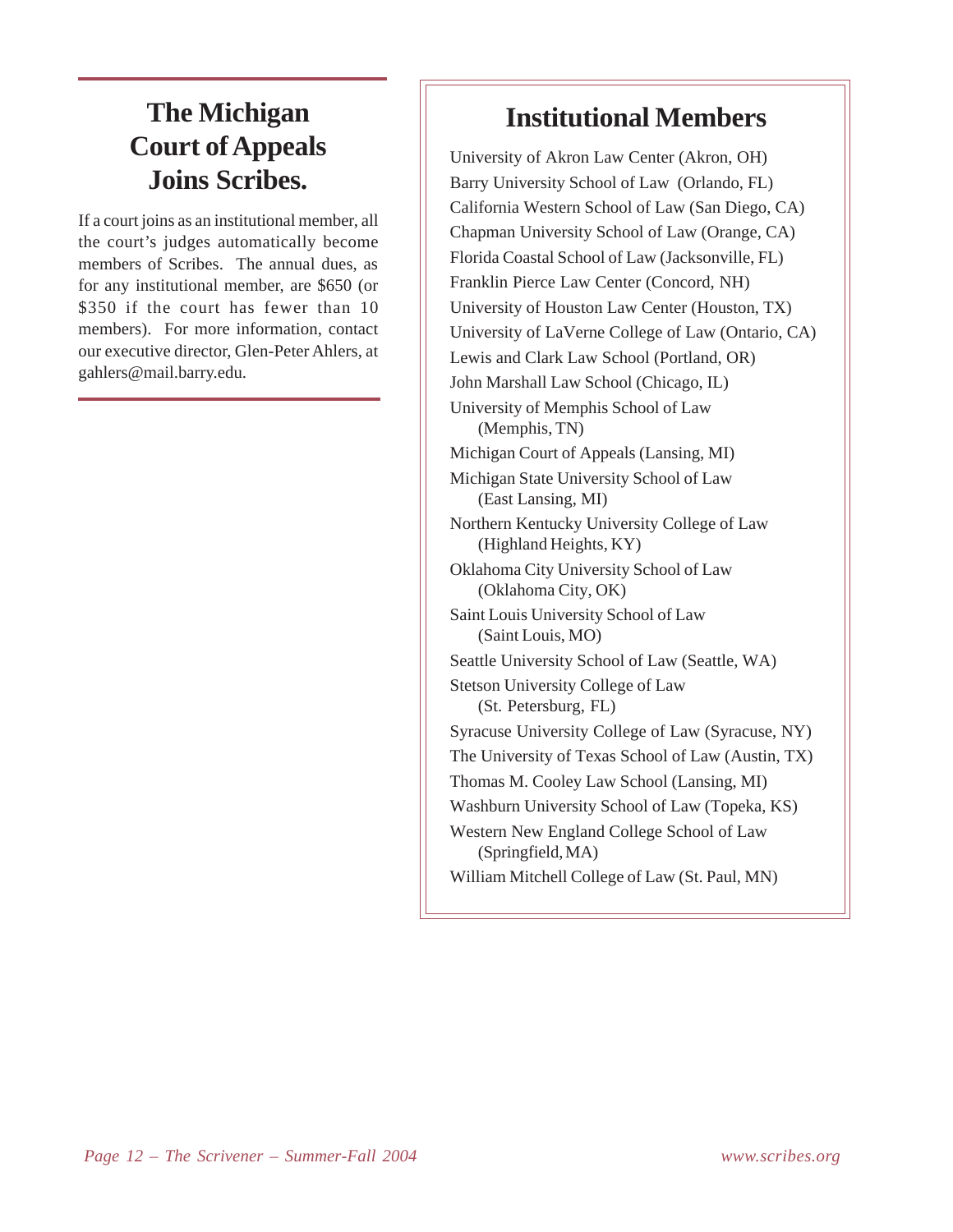Kenneth A. Adams (Garden City, NY) Kristen Adams (Gulfport, FL) Mark Adler (Surrey, England) Richard Ball (East Lansing, MI) Andrew S. Berkman (New York, NY) Therese A. Cannon (Benicia, CA) Amy Cook (Geneva, IL) Daniel Cotter (Chicago, IL) Francine Cullari (Grand Blanc, MI) Richard B. Foster (Okemos, MI) I. Cathy Glaser (New York, NY) Matthew King (Seattle, WA) Ronald A. Krauss (Harrisburg, PA) Jethro Lieberman (New York, NY) Ann Lousin (Chicago, IL) Anton G. Maurer (Stuttgart, Germany) Jonathan McCall (New Orleans, LA) Samantha Moppett (Boston, MA) Steven N. Peskind (Geneva, IL) Ann Picard (Gulfport, FL) John Philo (Detroit, MI) Peter C. Quinn (Washington, DC) Sherrie Sasaki (Honolulu, HI) J.G. Schulze (Little Rock, AR) J. Scott Sheehan (Houston, TX) Gail S. Stephenson (Baton Rouge, LA) Lynn B. Su (New York, NY) Heather Valliant (New Orleans, LA) Karen Verdugo (Los Angles, CA) Clifford R.Weckstein (Roanoke, VA)

# **We Want to Know.**

Please send us news about your publications, promotions, presentations, awards, and the like. Scribes members want to know.

Send your news to: siegelj@cooley.edu.

# **New Members News From Our Members**

**Judge Edward D. Re**, the first Chief Judge of the United States Court of International Trade, has been appointed by the White House to serve on an Extraordinary Challenge Committee under the North American Free Trade Agreement (NAFTA). The Extraordinary Challenge Committee will review the final decision of a bi-national panel that considered the "Full Sunset Review" of the United States Department of Commerce, International Trade Administration, *In re Pure Magnesium from Canada* (a trade dispute under NAFTA). Judge Re, a Colonel of the United States Air Force Judge Advocate General's Department (ret.), is Distinguished Professor of Law Emeritus at St. John's University School of Law.

**Judge H.F. "Sparky" Gierke** assumed the office of Chief Judge of the United States Court of Appeals for the Armed Forces on October 1, 2004.

**Steven H. Sholk**, of Gibbons, Del Deo, Dolan, Griffinger & Vecchione, P.C., Newark, NJ, published an article, "A Guide to Election Year Activities of Section  $501(c)(3)$  Organizations" in the May 3, 2004, issue of *Tax Notes Today* (electronic version).

**Thomas M. Steele**, Wake Forest School of Law, Winston-Salem, NC, is the chair-elect of a proposed Association of American Law Schools section on Law Practice Management. Tom has authored *Materials and Cases on Law Practice Management: A Learning Tool for Law Students* (Lexis-Nexis, 2003). And Tom recently spoke at a MacCrate Report Symposium at Pace University School of Law; his topic was "The Teaching of Skill Nine, Law Practice Management."

**Thomas M. Susman**, of Ropes & Gray LLP, Washington, DC, published *Business Use of the Freedom of Information Act*, Bureau of National Affairs Corporate Counsel Portfolio (2004) (coauthored with Harry Hammitt), and "Libraries and the USA Patriot Act," a chapter in *Bowkers Annual*, June 2004. Tom was elected to the Board of Trustees of the National Judicial College in Reno, NV.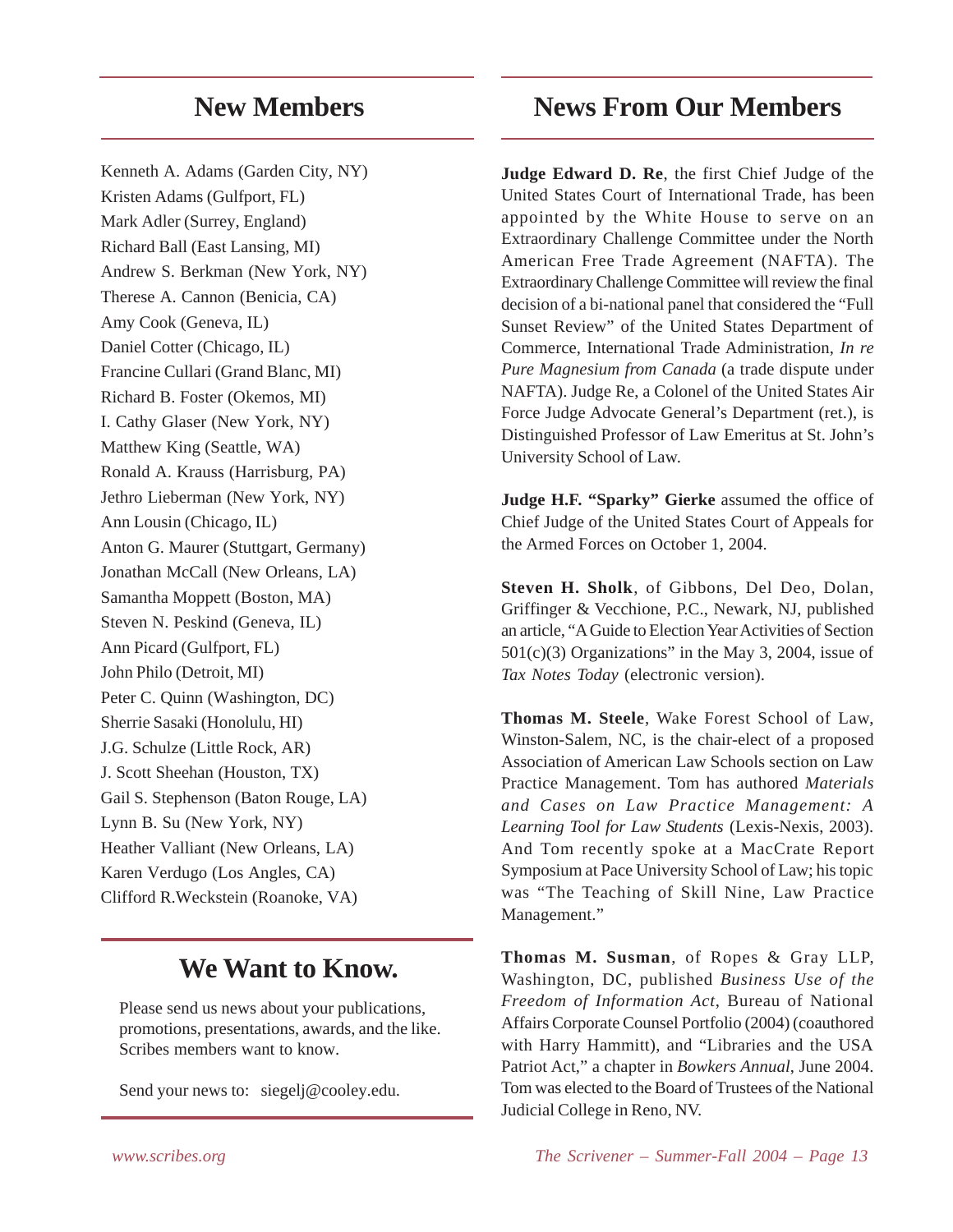# **Scribes Board Members**

### **President – Beverly Ray Burlingame**

Thompson & Knight LLP 1700 Pacific Avenue, Suite 3300 Dallas, Texas 75201-4693 (214) 969-1110 beverly.ray.burlingame@tklaw.com

### **Vice President – N. O. Stockmeyer**

Thomas Cooley Law School 300 South Capitol Ave. P.O. Box 13038 Lansing, Michigan 48901 (517) 371-5140 stockmen@cooley.edu

### **Secretary – John C. Williams**

Thomson West 50 Broad Street East Rochester, New York 14694 (585) 546-5530 john.williams@thomson.com

### **Treasurer – Hon. Stuart Shiffman**

Sangamon County Courthouse 200 South Ninth, Room 524 Springfield, Illinois 62701 (217) 753-6736 shiffman@springnet1.com

### **Executive Director – Glen-Peter Ahlers**

Barry University School of Law 6441 East Colonial Drive Orlando, Florida 32807 (321) 206-5701 gahlers@mail.barry.edu

### **Journal Editor – Joseph Kimble**

Thomas Cooley Law School 300 South Capitol Ave. P.O. Box 13038 Lansing, Michigan 48901 (517) 371-5140 kimblej@cooley.edu

### **Past President – Donald J. Dunn**

University of La Verne College of Law 320 East D Street Ontario, California 91764 (909) 460-2020 dunnd@ulv.edu

### **2002–2005 Hon. Joseph Baca**

7428 Gila N.E. Albuquerque, New Mexico 87109 (505) 821-6881 jbaca01@msn.com

### **2003–2006 Charles Dewey Cole, Jr.**

Newman Fitch Altheim Myers, P.C. 14 Wall Street New York, New York 10005-2101 (212) 619-4350 dcole@nfam.com

### **2004–2007 Bryan A. Garner**

LawProse, Inc. Dallas, Texas (214) 691-8588 bagarner@worldnet.att.net



(Left to right) Scribes member Joe Kimble with the 2004 Book Award winners, Jonathan Lurie and Ronald M. Labbé.

### **2004–2007 Michael B. Hyman**

Much Shelist Chicago, Illinois (312) 521-2000 mbhyman@muchshelist.com

### **2003–2006 Roger Newman**

5601 Riverdale Avenue Bronx, New York 10471 (718) 601-0673 rnewman412@aol.com

### **2003–2006 Christy Nisbett**

University of Texas School of Law 727 East Dean Keeton Street Austin, Texas 78705-3299 (512) 232-1263 cnisbett@mail.law.utexas.edu

### **2002–2005 Steven R. Smith**

California Western School of Law 225 Cedar Street San Diego, California 92101-3090 (619) 525-1405 ssmith@cwsl.edu

### **2002–2005 Thomas M. Steele**

Wake Forest University School of Law Box 7206 Reynolda Station Winston-Salem, North Carolina 27109 (336) 758-5440 steeletm@law.wfu.edu

### **2004–2007 Richard Wydick**

U.C. Davis School of Law Davis, California 95616 (530) 752-2899 rcwydick@ucdavis.edu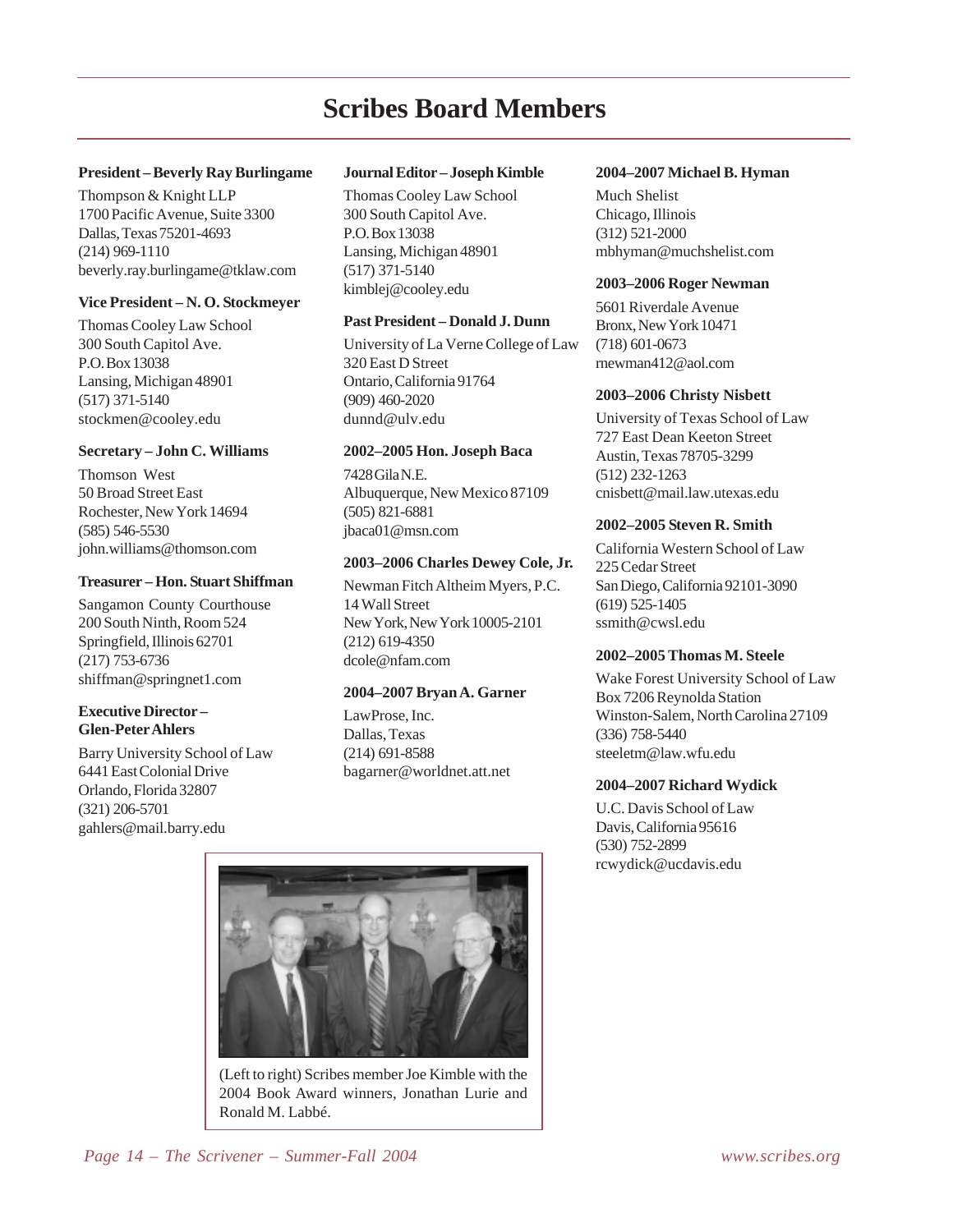# **Scribes — The American Society of Writers on Legal Subjects**

You're eligible for Scribes membership if you're a member of the legal profession and you've —

- (1) published a book on a legal subject,
- (2) published two or more articles on legal subjects,
- (3) served as an editor of a legal publication, or
- (4) published two or more decisions as a judge or administrative hearing officer.

*Please print or type:*

| <b>Your Name</b>                                                                                              | <b>Your E-mail Address</b>                                                                                                                            |
|---------------------------------------------------------------------------------------------------------------|-------------------------------------------------------------------------------------------------------------------------------------------------------|
| <b>Your Business Address</b>                                                                                  |                                                                                                                                                       |
| <b>Your Home Address</b>                                                                                      |                                                                                                                                                       |
| <b>Your Phone Number</b>                                                                                      | <b>Your Fax Number</b>                                                                                                                                |
| Please cite your published book, article, or opinion. Or cite the publication for which you were an editor.   |                                                                                                                                                       |
| If you are relying on two or more published articles or opinions, please cite your second article or opinion. |                                                                                                                                                       |
| Please select your preferred membership type:                                                                 |                                                                                                                                                       |
| _Regular Annual Dues: \$65                                                                                    | Lifetime Dues: \$1,000                                                                                                                                |
| Sustaining Annual Dues: \$100                                                                                 | First of Four Lifetime Installments: \$300                                                                                                            |
|                                                                                                               | Please complete this form and send it, along with a check made payable to "Scribes," to:                                                              |
|                                                                                                               | Glen-Peter Ahlers, Sr.<br><b>Scribes Executive Director</b><br><b>Barry University</b><br>Dwayne O. Andreas School of Law<br>6441 East Colonial Drive |

Orlando, FL 32807-3650